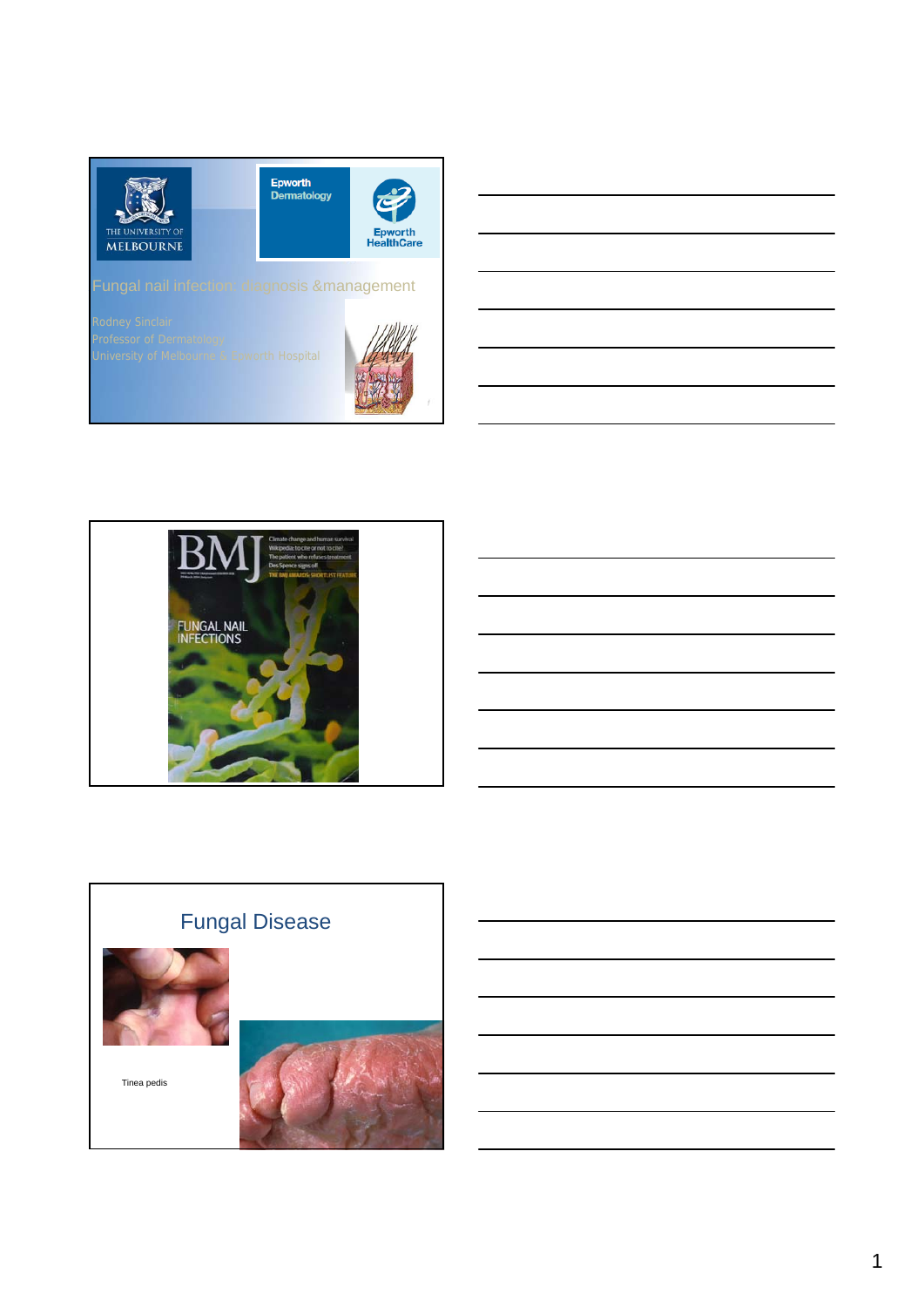### Fungal Nail Disease

- **What causes onychomycosis?**
- **Who is at risk?**
- **How does it present?**
- **How is it diagnosed?**
- **How and when do you treat topically?**
- **What systemic options are available?**
- **What is the role of nail avulsions?**

Fungal Nail Disease

• **Is there a role for combination treatments?**

### Fungal Nail Disease

- **What about yeasts and non-dermatophyte moulds?**
- **What are the treatment options for Children?**
- **Do patients with diabetes or immunosuppression require different treatment?**
- **How do I know if treatment is successful?**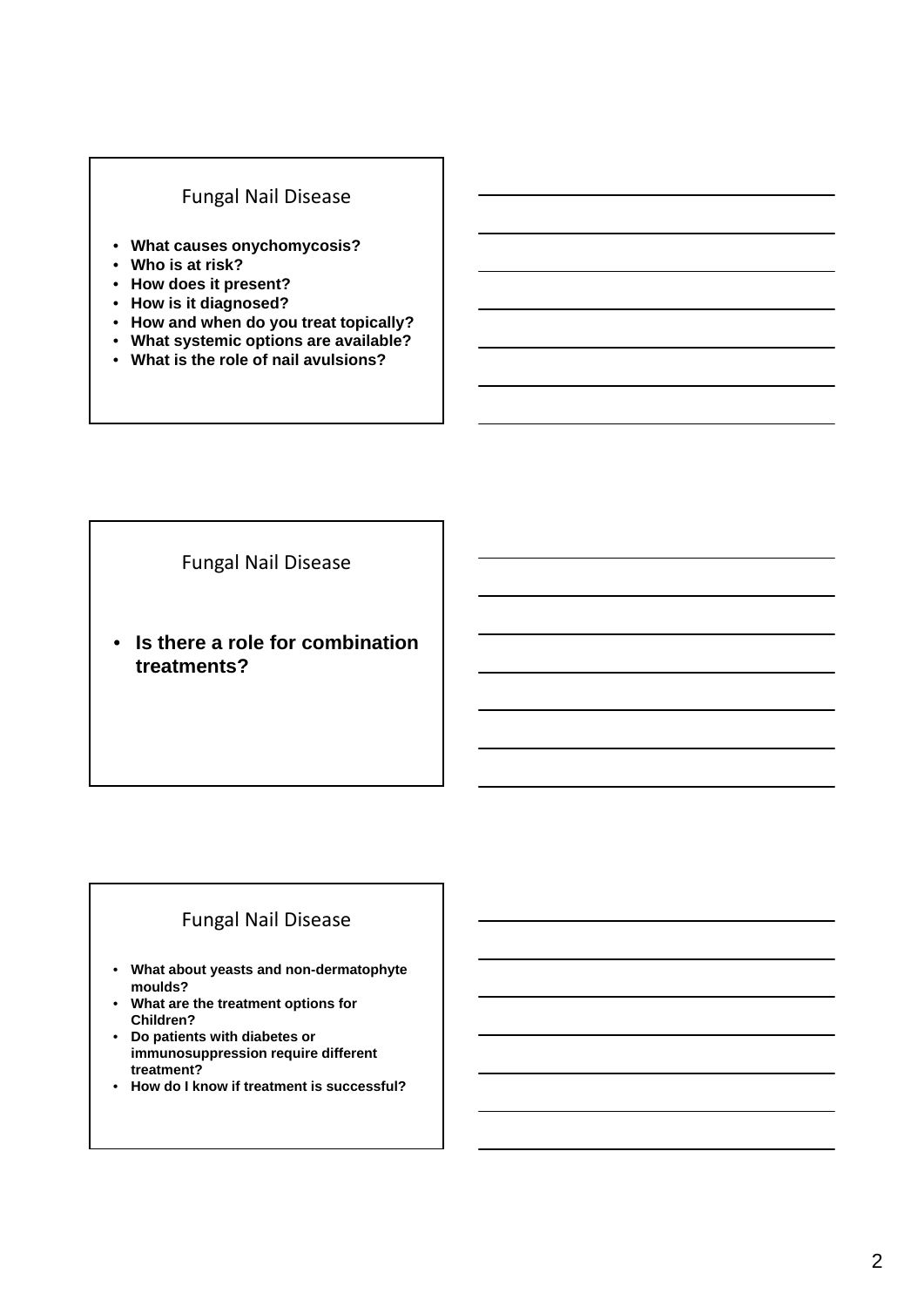## Fungal Nail Disease





Tinea ungium (onychomycosis)

- MEDICAL PARIDYM Friable nail plate and nail spikes (yellow hyperkeratotic bands) suggest onychomycosis
- Histopathology of nail clippings can be done easily and quickly and is an<br>economical way to establish a pathogenic role of fungi; specimens can be<br>sent without fixatilet **in Base**<br>days<br>days
- 
- Treatment should not be started before confirmation of infection by<br>False negative rates for culture are 30% therefore a negative test result<br>Ealse negative rates for culture are 30% therefore a negative test result<br>cannot • Consider non‐dermatophyte moulds if onychomycosisis unresponsive to antifungals, and if microscopy provides <sup>a</sup> positive result but cultures give negative results

### **What causes onychomycosis?**

• Onychomycosis is most commonly caused by infection with dermatophyte moulds.



• Around 90% of cases are related to *Trichophyton rubrum* followed by *Trichophyton mentagrophytes var. interdigitale*.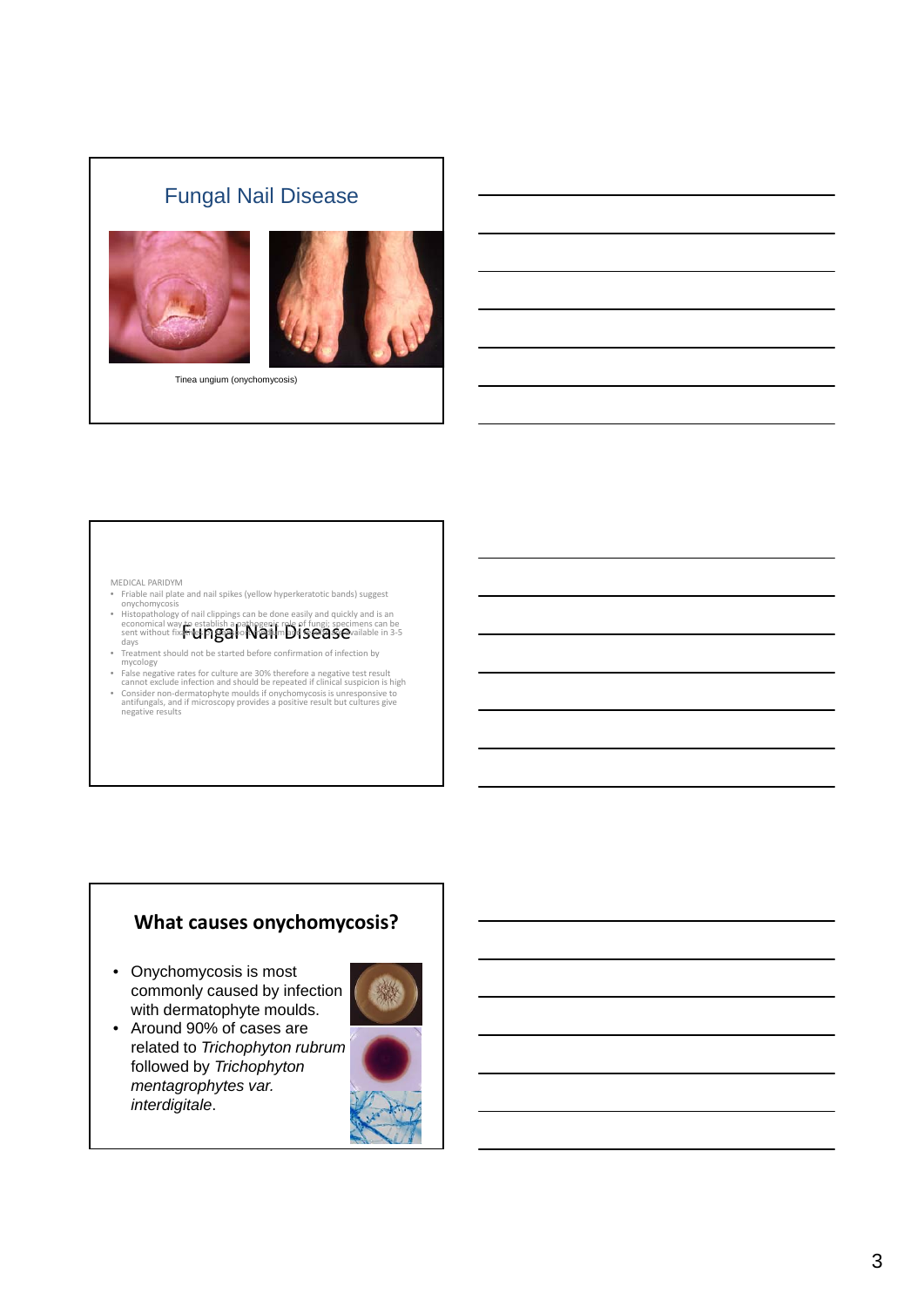### **What causes onychomycosis?**

- Onychomycosis can also be caused by non-dermatophyte moulds and by yeasts, commonly *Candida albicans*.
- The distribution of these pathogens is determined by geography, climate, and migration.



### **Who is at risk?**

- Onychomycosis is a multifactorial disease.
- Fungi are ubiquitous and damaged nail increases the risk of infection.
- Diabetes is an independent risk factor with one third of patients with diabetes affected.





### **Who is at risk?**

• Increasing age also poses a risk, and in elderly people damaged nail can traumatise the skin and provide an entry point for bacteria or other pathogens, causing cellulitis.



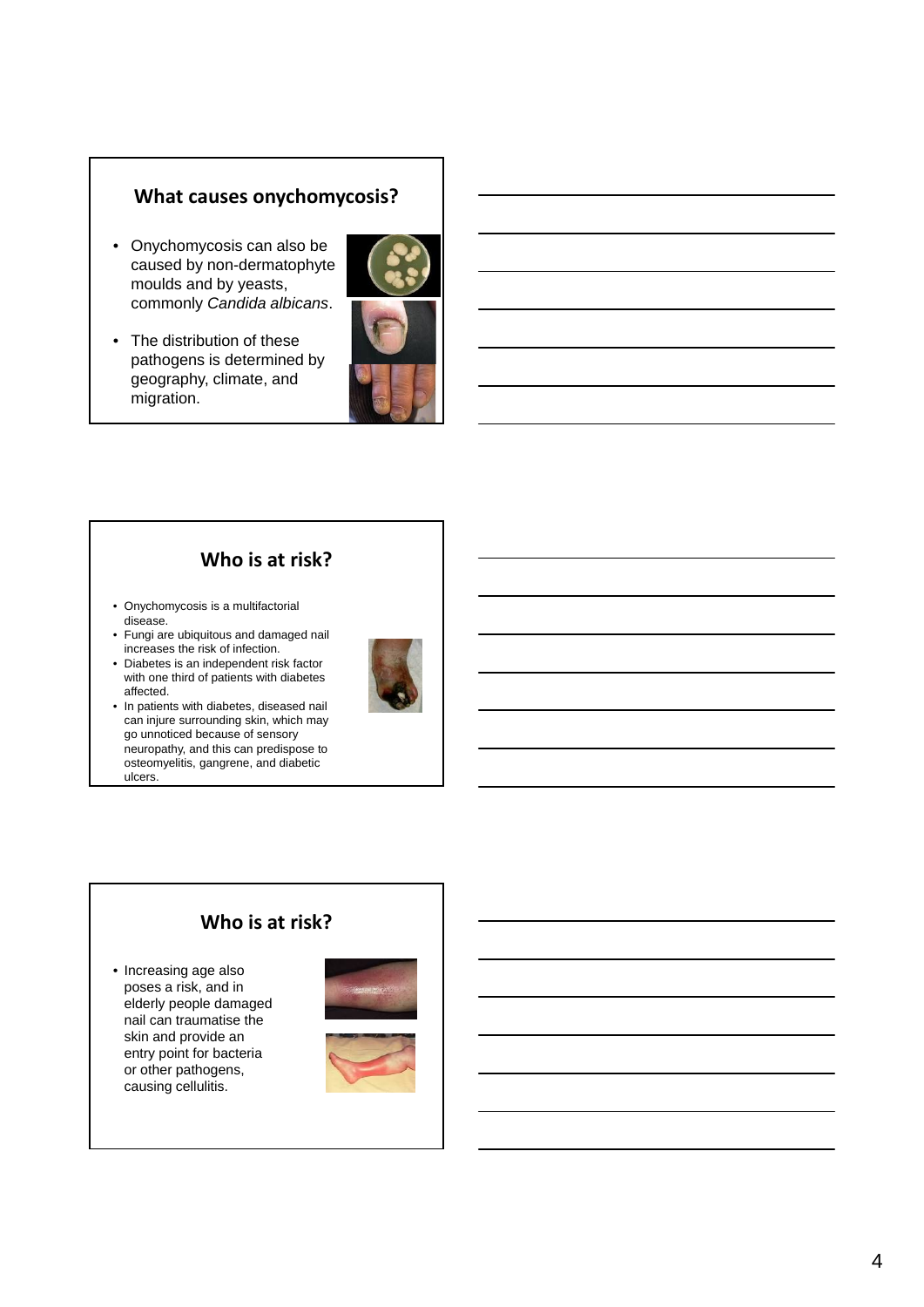### **Who is at risk?**

• The odds of patients with psoriasis having onychomycosis was 56% greater than in those of the same age and sex without psoriasis, and prevalence of pedal onychomycosis was 13%.



### **Who is at risk?**

- The prevalence of onychomycosis in people with HIV was 23.2%
- In one large series of patients with onychomycosis, 83.3% smoked two or more packets of cigarettes a day compared with 14.8% who were non-smokers (peripheral arterial disease was a confounding risk factor).



### **Who is at risk?**

• External risk factors reported are increased participation in physical activity, increased exposure to wet work, ill fitting shoes, commercial swimming pools, working with chemicals, walking barefoot, and nail biting

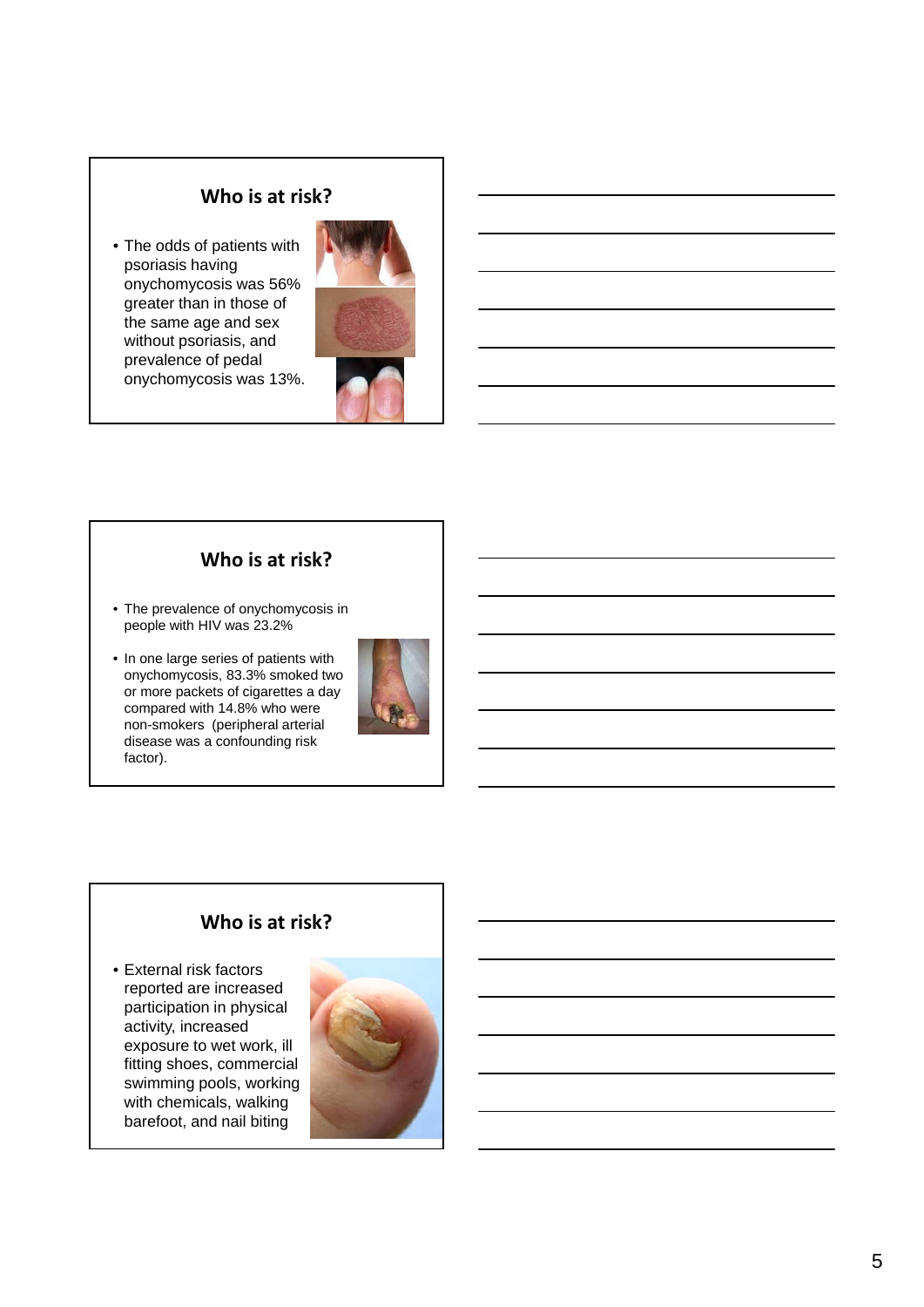### **How does it present?**

- Onychomycosis may involve a single nail or, in exceptional circumstances, all nails.
- The first and fifth toenails are the most commonly affected and usually following an episode of tinea pedis.



• Toenails are seven times more likely to be affected than fingernails







# Proximal Onychomycosis

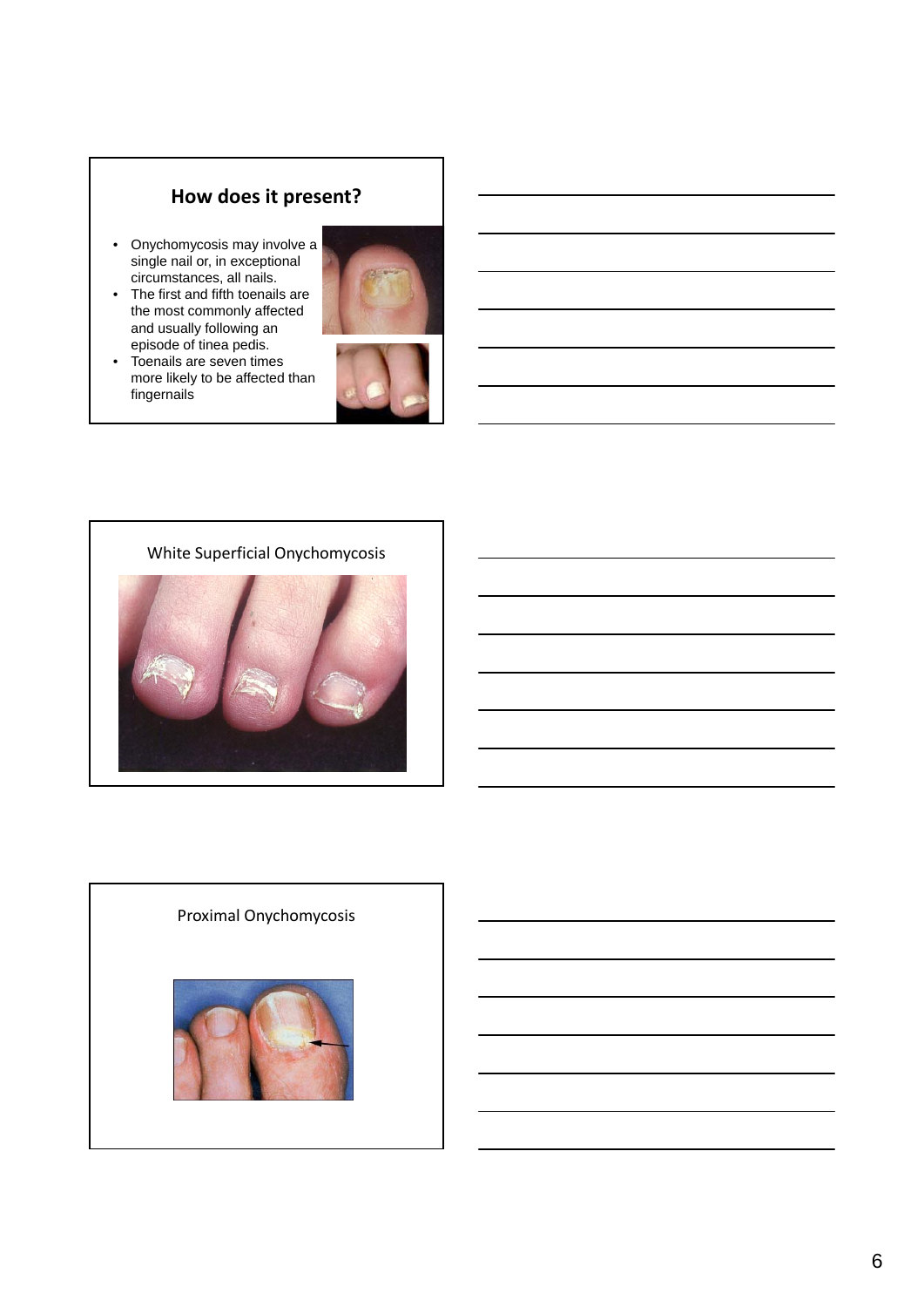# Total Dystrophic Onychomycosis

### **Differential Diagnosis**

### **Psoriasis**

- onycholysis,
- subungual hyperkeratosis splinter haemorrhages



- dystrophy
- Pitting
- Oil drop sign
- Cutaneous features of psoriasis

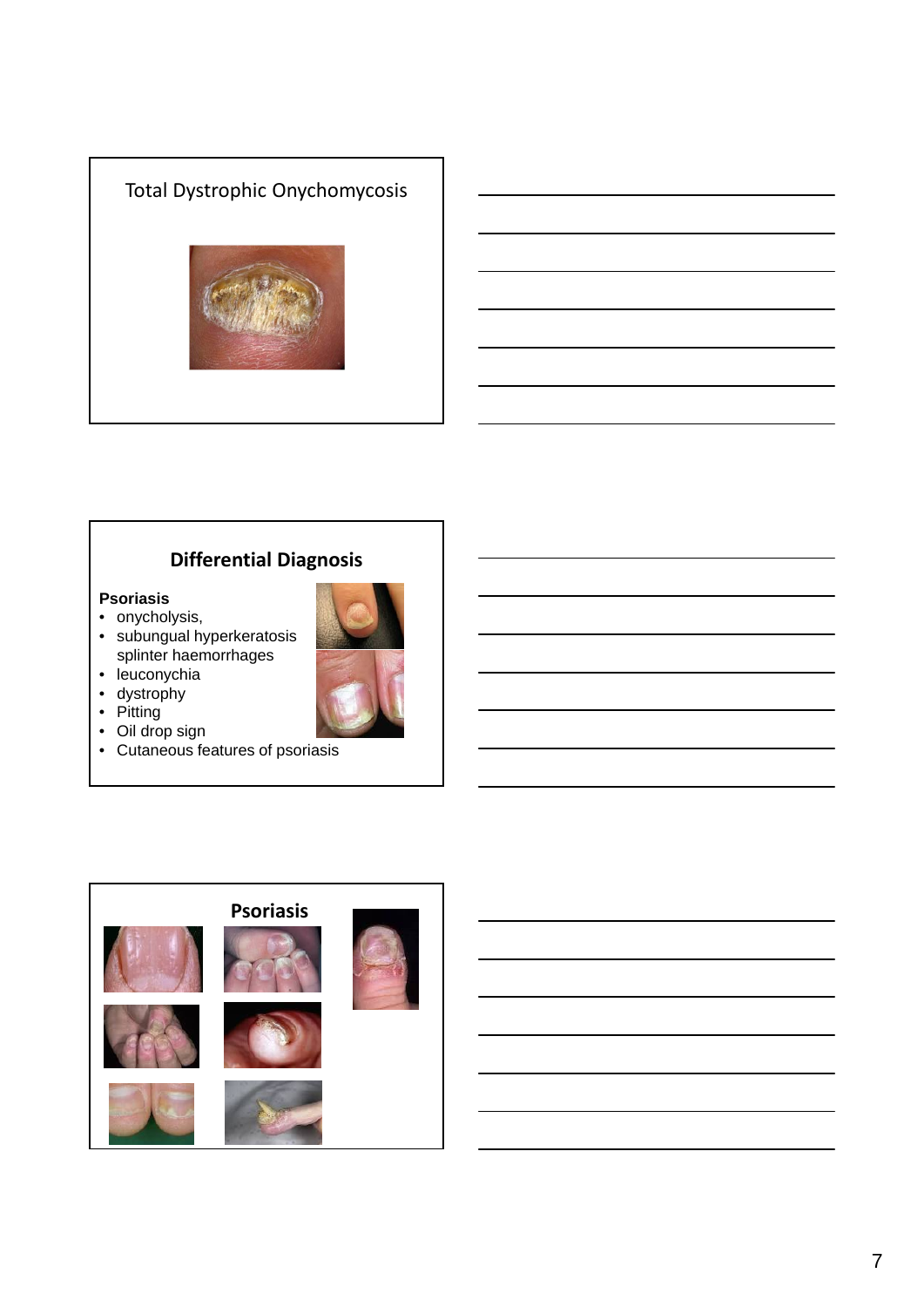### **Differential Diagnosis**

### **Lichen planus**

- Cutaneous disease at other sites
- Thin nail plate and ridging
- Dorsal pterygium scarring at proximal aspect of nail



### **Differential Diagnosis**

### **Trauma**

- Nail plate can appear abnormal
- Nail bed should be normal
- Distal onycholysis with repeated trauma
- Single nail affected
- Shape of nail changed
- Homogenous alteration of
- nail colour





### **Differential Diagnosis**

### **Eczema**

- Irregular buckled nails with ridging
- Coarse nail pits
- Cutaneous signs of eczema

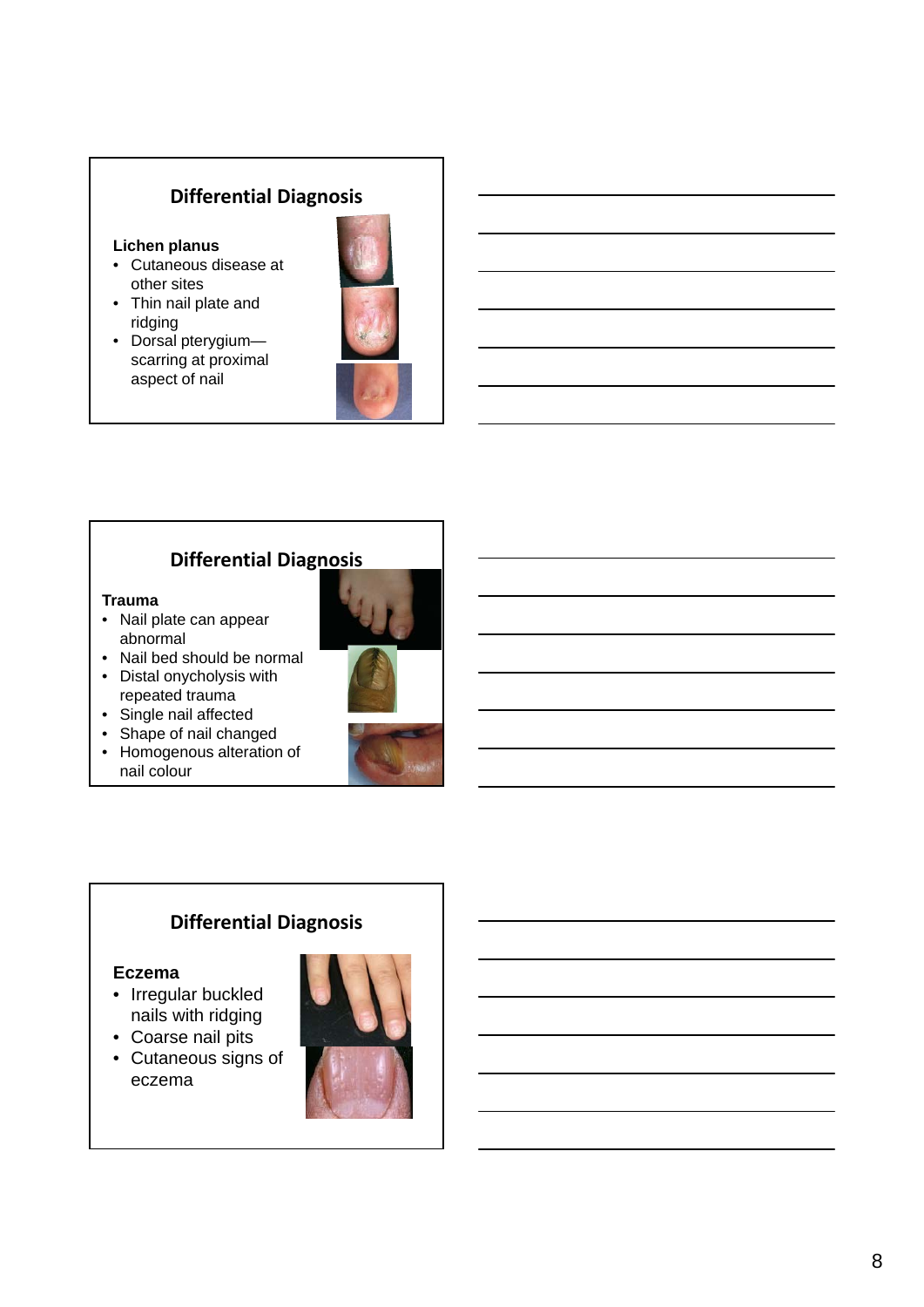### **Differential Diagnosis**

### **Yellow nail syndrome**

• Nail plate is discoloured green-yellow



- Nails are hard with elevated longitudinal curvature
- Nails may be shed, painful
- Loss of cuticle
- Associations with bronchiectasis, lymphoedema, and chronic sinusitis



### **Differential Diagnosis**

### **Alopecia areata**

Pits,

- longitudinal ridging,
- brittleness
- Hair loss



### **Differential Diagnosis**

### **Lamellar onychoschizia (lamellar splitting)**

- History of repeated soaking in water
- Usually distal portion of nail

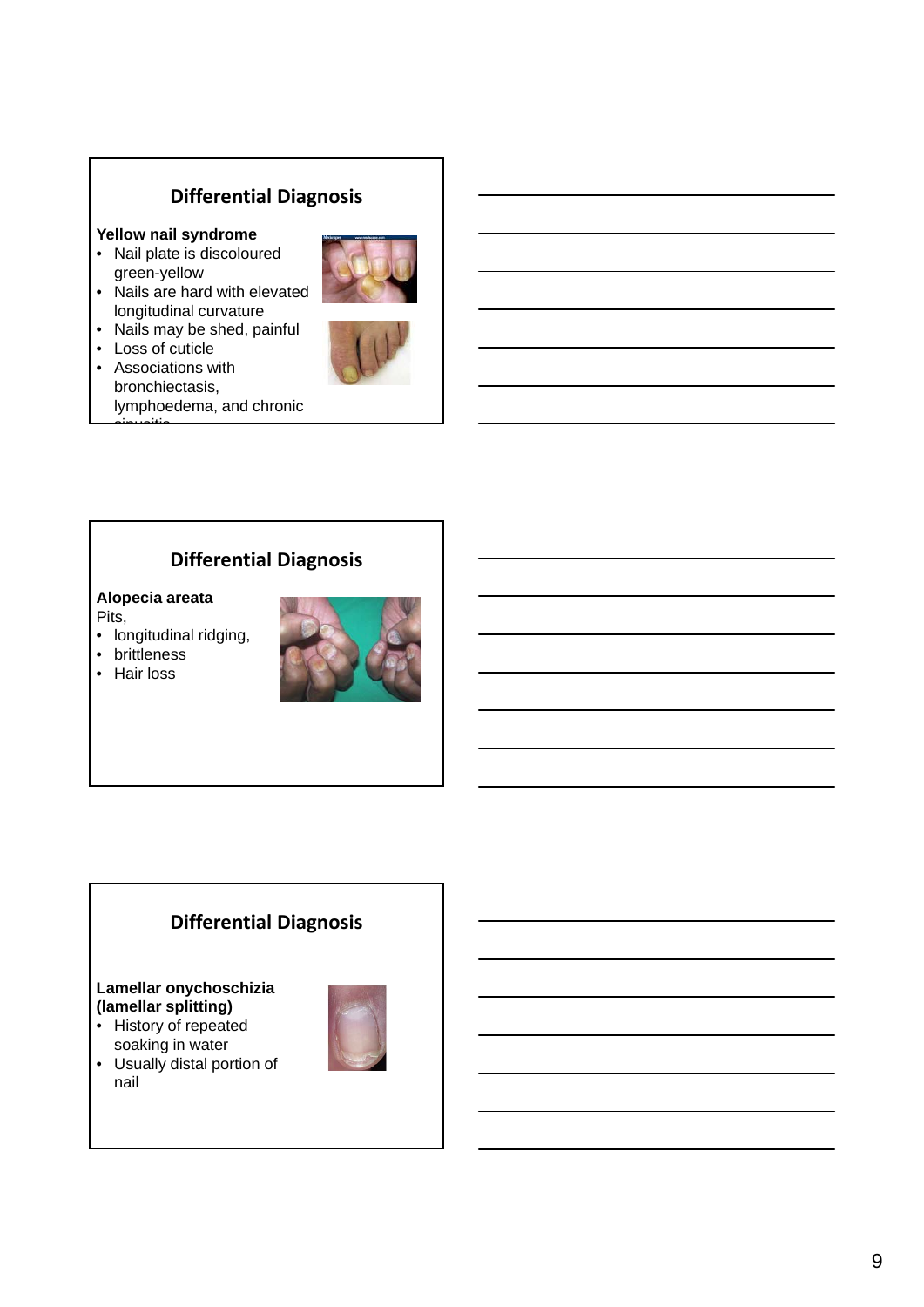### **Differential Diagnosis**

### **Periungual Bowens disease**

- Single nail,
- warty changes of nail fold,
- ooze from edge of nail



### **Differential Diagnosis**

### **Malignant melanona**

- Black discolouration of nail plate or nail bed
- Pigment can extend onto nail fold
- Can get associated bleeding



### **How is it diagnosed?**

Microscopy and Culture.

- Clean the nail and surrounding skin with 70% ethanol before sample collection
- Clip distal nail plate and scape subungual debris with number 15 blade
- Divide the sampled material divided into two portions, one for microscopy and the other for culture.
- Transport the samples in commercially available packs
- **OR SEND PATIENT TO PATH COLLECTION CENTRE**

 $5/1$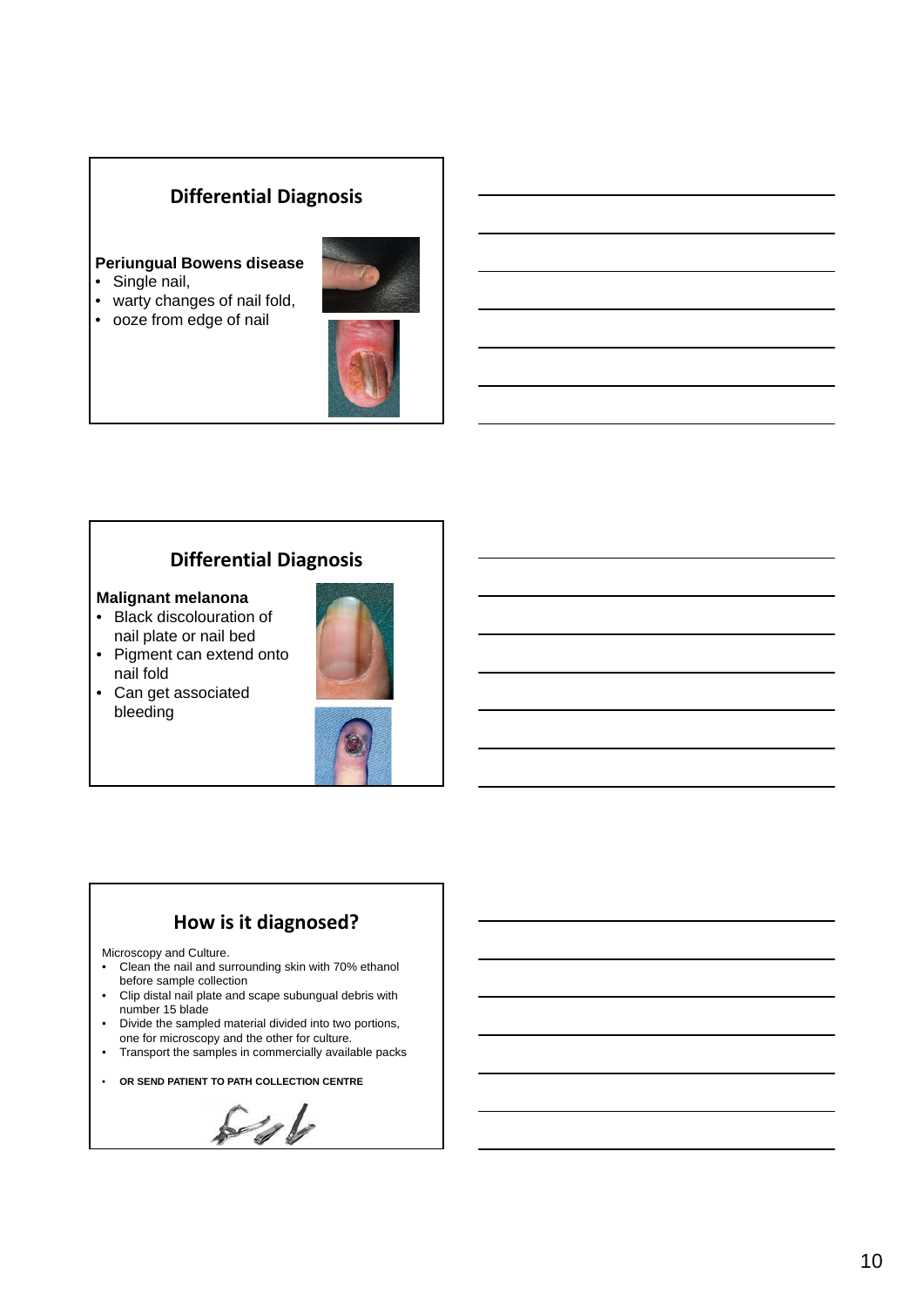### **How and when do you treat topically?**

Indications for topical treatment include:

- up to 50% involvement of the distal nail plate with lack of matrix involvement,
- Fewer than three or four nails affected,
- superficial white onychomycosis
- prophylaxis in those at risk of recurrence,
- oral treatment is contraindicated

### **What topical options are available?**

- **Amolilfene**
- **Cicloprox**
- **Miconazole**
- **Tioconazole**
- **Efinoconazole**
- **Salicylic acid**
- **40% urea cream with Bifonazole**

### **Urea 40% for nail removal**

• Chemical ablation of fungally infected nails with urea 40% • First reported in 19781

- Established by
	- Numerous clinical trials
	- Large-scale medical experience
- Adverse events generally mild and transient

• Most commonly irritation of surrounding skin

1. Farber EM; South DA. Urea ointment in the nonsurgical avulsion of nail dystrophies. Cutis 1978; 22 (6): 689-692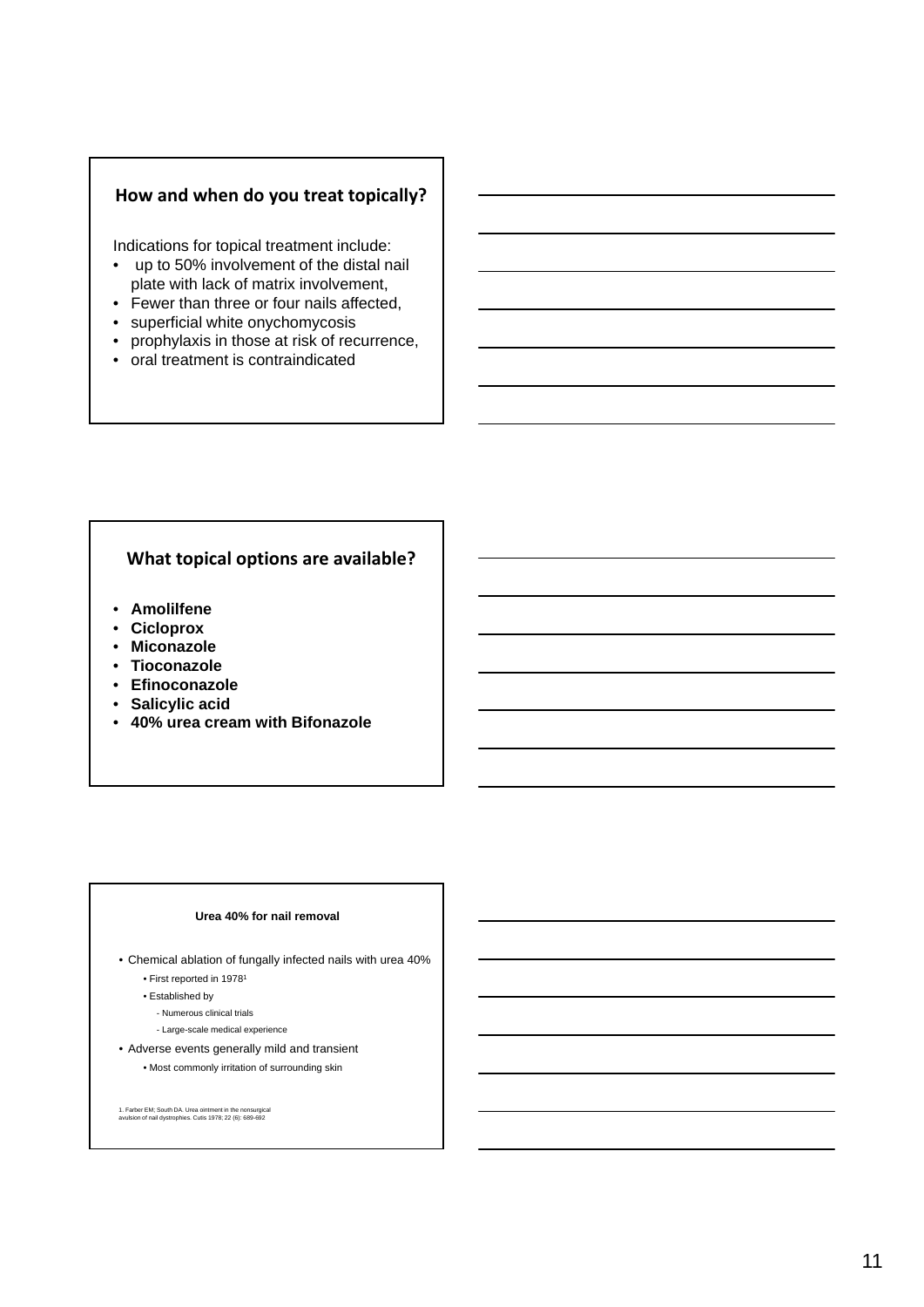### **Bifonazole 1% cream**

- Imidazole derivative with broad spectrum of activity against dermatophytes, yeasts, moulds, dimorphic fungi and some Gram-positive bacteria
- Extensive clinical experience in the treatment of skin mycoses and treatment of the nail bed after removal of infected nail parts with urea-bifonazole ointment
- Adverse events usually mild and transient
	- mostly local skin reactions e.g. irritation, reddening, peeling, burning

### **Fungal Nail Treatment Set components**

- 10g Urea ointment in a tube
	- Active: urea 40%
	- Other ingredients: soft white paraffin, woolfat, white beeswax
- 20g Bifonazole cream in a tube
	- Active: bifonazole 1%
	- Other ingredients: benzyl alcohol, cetostearyl alcohol, cetyl palmitate, octyldodecanol, polysorbate 60, sorbitan stearate, purified water
- 22 waterproof hygiene plasters
- 1 scraper

### **What systemic options are available?**

- **Terbinifne**
- **Itraconazole**
- **Fluconazole**
- **Griseofulvin**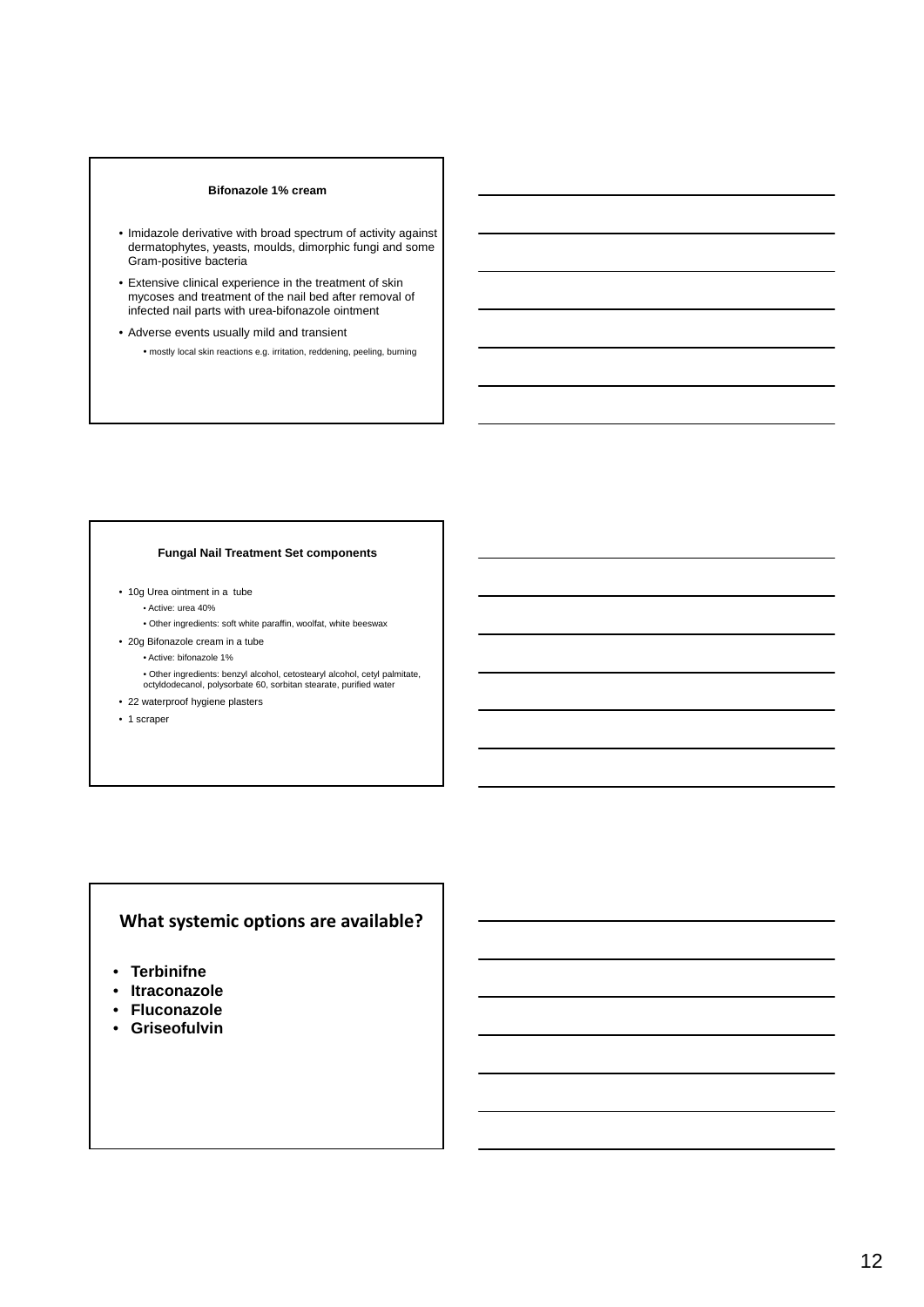### **What is the role of nail avulsions?**

- Nail avulsion (complete removal) or debridement (partial removal) can be useful in severe onychomycosis, extensive nail thickening, or longitudinal streaks or spikes.
- With dermatophytoma, avulsion and debridement can help reduce fungal mass and increase the penetration of antifungal treatment.
- Chemical avulsion involves dissolving the bond between the nail plate and the nail bed, and softens the nail plate

### **Is there a role for combination treatments?**

- Topical ciclopirox, amorolofine, and imidazoles have been used in combination with systemic antifungal agents.
- In toenail onychomycosis an open randomised trial showed mycological cure rates of 83% for oral itraconazole combined with amorolfine lacquer compared with 41% for itraconazole alone for 12 weeks
- Similar benefits were shown with terbinafine

### **What about yeasts and non‐dermatophyte moulds?**

- *Candida* accounts for 5-10% of all cases of onychomycosis. • Itraconazole and fluconazole should be considered as the first line
- agent for *Candida* species, Terbinafine is an effective agent, with cure rates of 70-85% after
- 48 weeks treatment with 250 mg daily with onychmycosis caused by *C albicans*, *C parasilosis*, or *S brevicaulis*
- Non-dermatophyte moulds are difficult to treat. May require systemic and topical treatment combined with periodic chemical or surgical debridement or avulsion.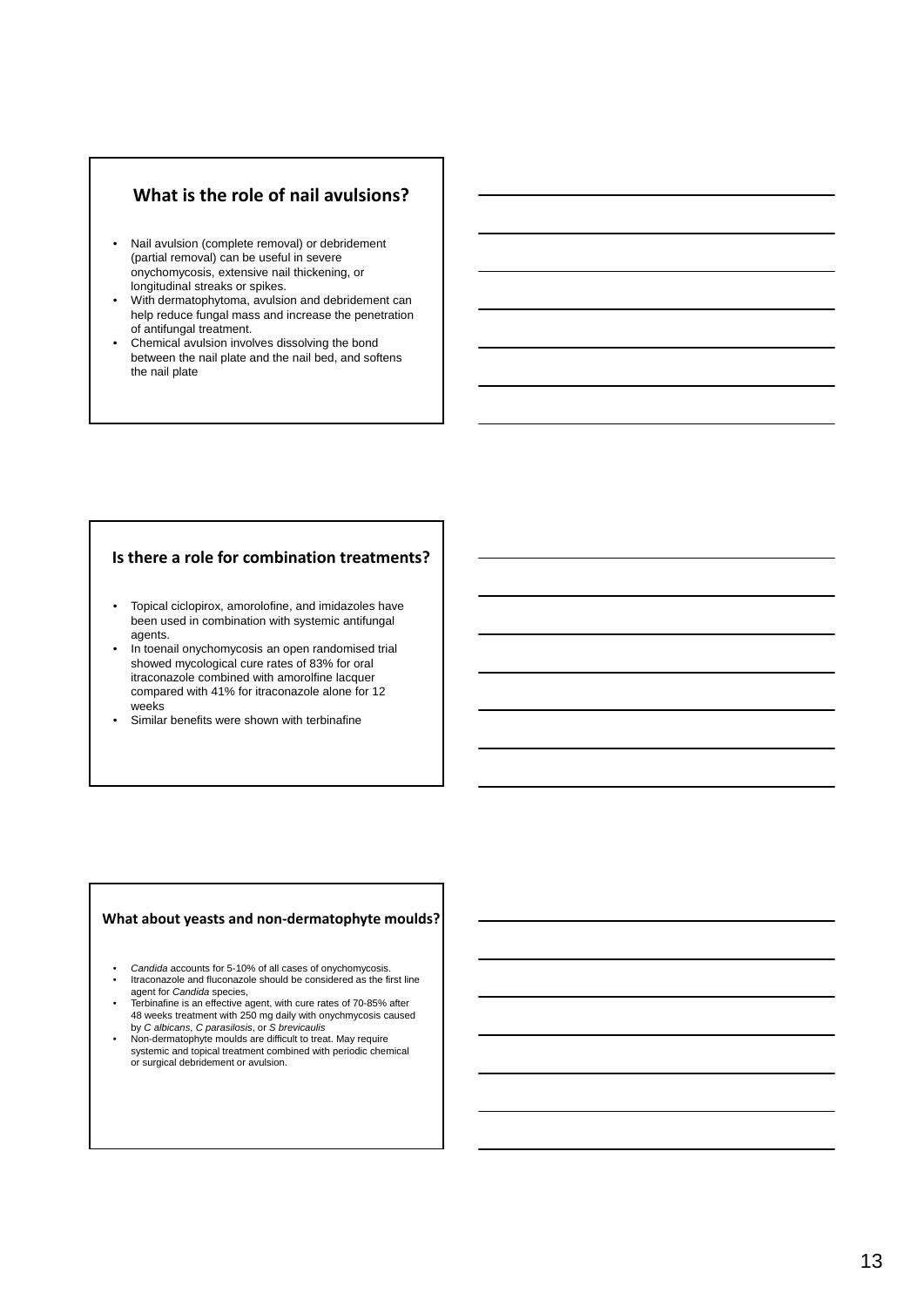### **What are the treatment options for Children?**

- Topical treatment of onychomycosis is often advocated but not licensed in children and no clinical trials show efficacy in this population.
- Griseofulvin is licensed for children but is no longer recommended as first line treatment owing to long treatment duration and poor efficacy.
- Terbinafine is licensed in some countries for use in tinea capitis and can be used in children older than 2 years and with a body weight of more than 12 kg.
- Children should be referred for specialist review and initiation of treatment.

### **Do patients with diabetes or immunosuppression require different treatment?**

- In patients with diabetes, terbinafine is the treatment of choice and is preferred over itraconazole, which is contraindicated in heart failure.
- Itraconazole can induce hypoglycaemia in patients with diabetes.
- Topical treatments should be considered to avoid the potential for drug interactions with antidiabetic drugs.
- Terbinafine and fluconazole are the agents of choice in patients with HIV as they interfere least with antiretrovirals.

### **How do I know if treatment is successful?**

- Cure of onychomycosis has been defined as the absence of clinical signs or the presence of a negative culture result, with or without negative microscopy results
- 25% to 30% of patients will relapse after initial cure. • After three months of treatment, most toenails will still
- look abnormal after systemic treatment. If normal nail is emerging proximal to the dystrophic nail, a scratch can be made with a scalpel blade at the base of the dystrophy. If the dystrophic nail remains distal to the scratch as it grows out no further treatment is required, but if the dystrophy moves proximal to the scratch them this indicates ongoing infection and further
- treatment. Serial photography is a helpful additional monitoring tool.

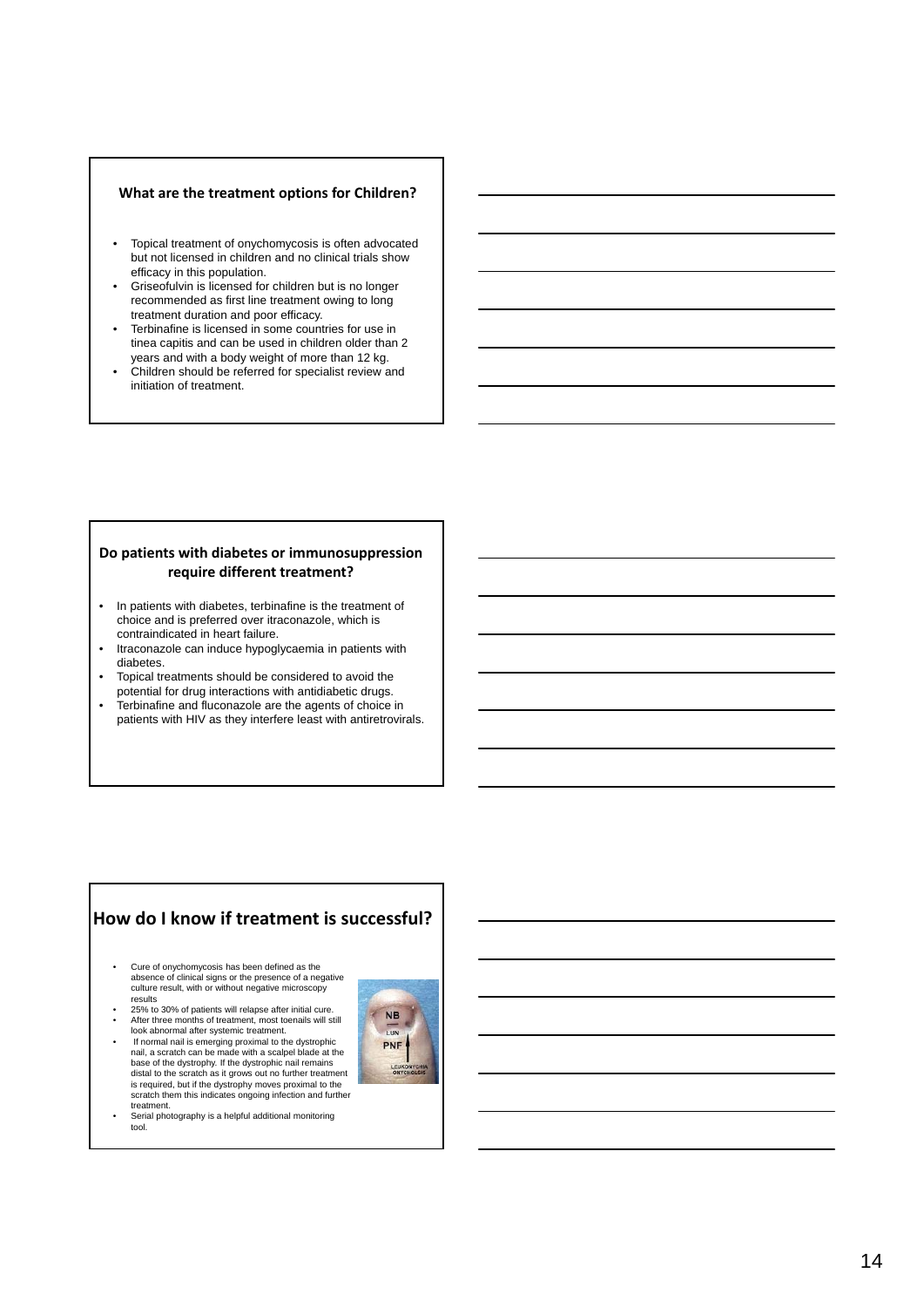





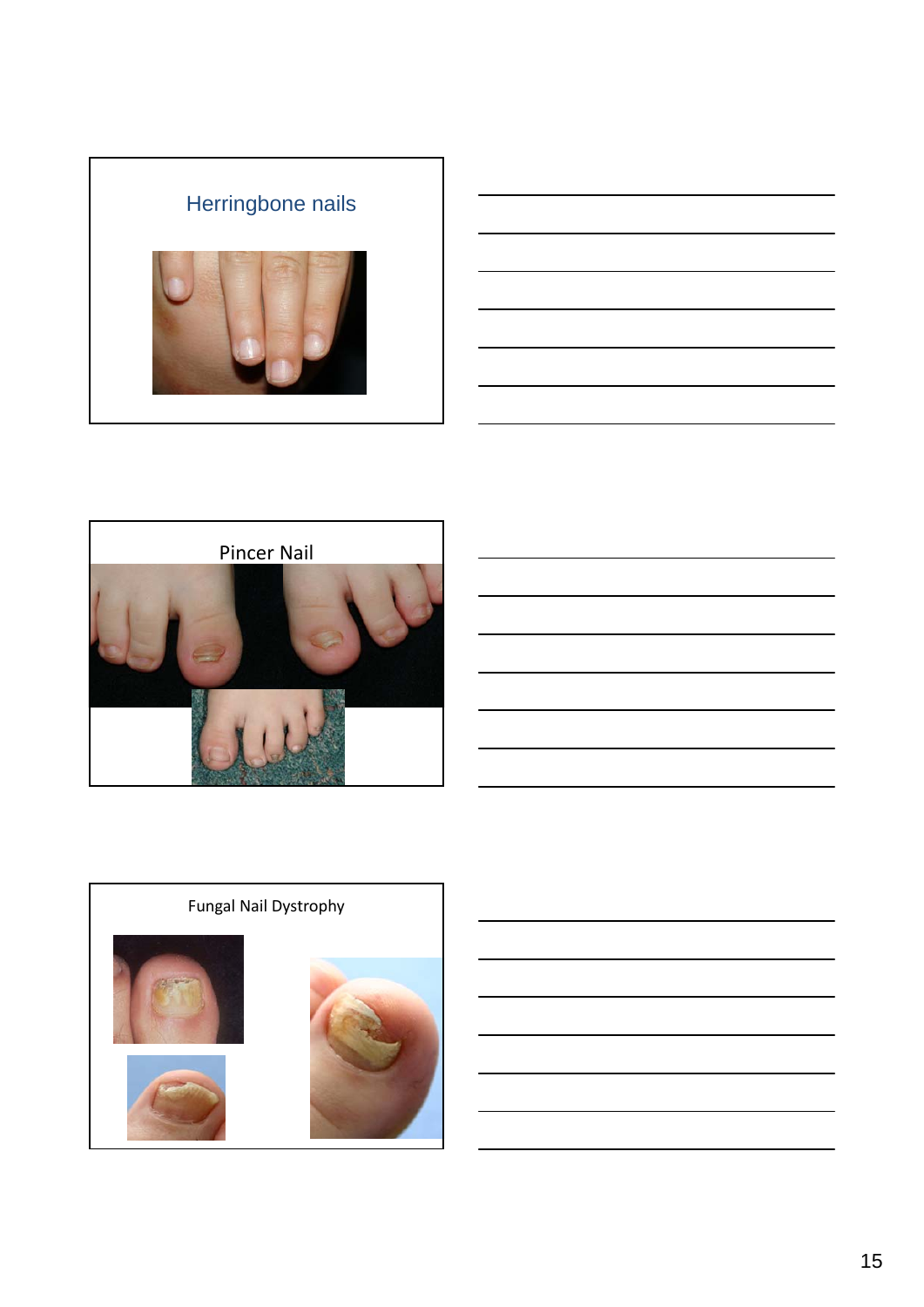### Fungal Nail Dystrophy



White Superficial Onychomycosis